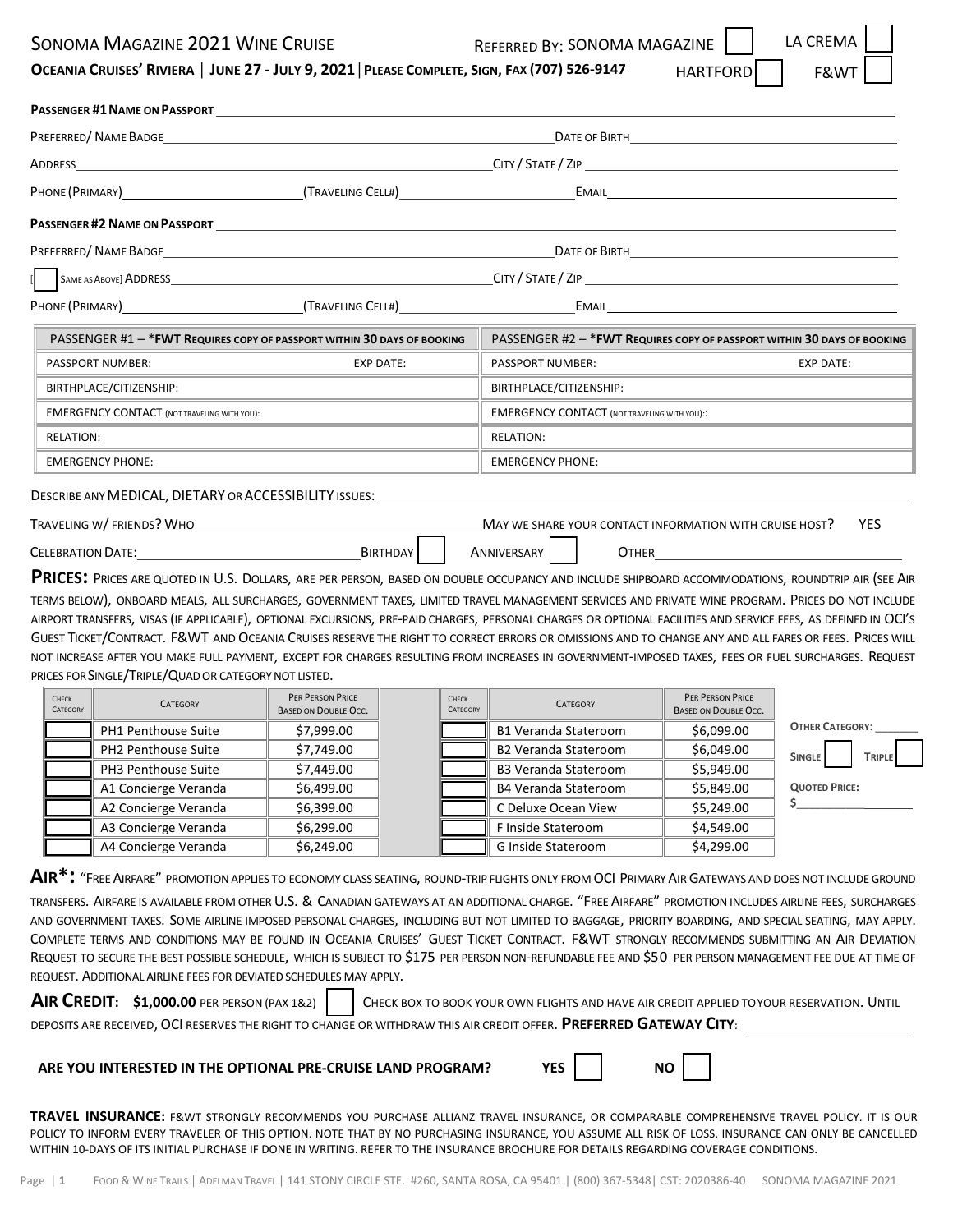### **DEPOSITS & PAYMENTS:** DEPOSIT DUE AT BOOKING: **\$1250.00** PER PASSENGER FOR ALL CABINS EXCEPT VISTA, OCEANIA AND OWNER'<sup>S</sup> SUITES. PLEASE CALL FOR DEPOSIT AMOUNTS FOR BOOKING SUITES. PAY BY: MASTERCARD / VISA / AMERICAN EXPRESS TOTAL DEPOSIT: \$

| CALL FOR DEPOSIT AMOUNTS FOR BOOKING SUITES. PAY BY: MIASTERCARD / VISA / AMERICAN EXPRESS TOTAL DEPOSIT: 5 |      |      |
|-------------------------------------------------------------------------------------------------------------|------|------|
| <b>CREDIT CARD NUMBER:</b>                                                                                  | Exp: | CVV: |

**PLEASE FAX TO OUR OFFICES AT (707) 526-9147.** 

\_\_\_\_\_\_\_\_\_\_\_\_\_\_\_\_\_\_\_\_\_\_\_\_\_\_\_\_\_\_\_\_\_\_\_\_\_\_\_\_\_ \_\_\_\_\_\_\_\_\_\_\_\_\_\_\_\_\_\_\_\_\_\_\_\_\_\_\_\_\_\_\_\_\_\_\_\_\_\_\_\_\_\_\_\_\_\_\_\_\_\_\_\_\_\_\_\_\_\_\_\_\_\_\_\_\_\_\_\_

PRINT NAME AS APPEARS ON CREDIT CARD SIGNATURE OR TYPE NAME IN LIEU OF SIGNATURE - (I AUTHORIZE F&WT TRAVEL GROUP/ F&WT TO CHARGE MY CREDIT CARD.)

**FINAL PAYMENT DUE ON: MARCH 11, 2021**  $\vert$  yes. I authorize final payment to be automatically charged on this date to the credit card usted above. NOTE: if YOU USE A DEBIT CARD TO PAY THE DEPOSIT, F&WT MAY NOT BE ABLE TO PROCESS YOUR FINAL PAYMENT, AND THEREFORE, REQUIRES AN ALTERNATE PAYMENT METHOD FOR FINAL PAYMENT. IF FINAL PAYMENTS NOT RECEIVED BY THE DATE SPECIFIED ABOVE, YOUR SPACE ON THIS CRUISE WILL BE RELEASED AND APPLICABLE CANCELLATION FEES APPLIED. MANY TRAVEL SUPPLIERS NOW PROCESS CREDIT CARDS INTERNATIONALLY, AND YOUR CREDIT CARD BANK MAY CHARGE A FOREIGN TRANSACTION FEE. PLEASE CONTACT YOUR CREDITCARDISSUERTOSEE IF THIS APPLIES.

# **TERMS & CONDITIONS**

**PAYMENT & CANCELLATION SCHEDULE:** ANY REFUND OR CHANGE REQUESTS RELATING TO THE CRUISE, INCLUDING AIRFARE, MUST BE RECEIVED BY F&WT IN WRITING AND DOCUMENTS RETURNED. CANCELLATION FEES APPLY TO NAME CHANGES. CANCEL FEES CANNOT BE APPLIED OR MOVED TO ANOTHER SAILING. "I AUTHORIZE ADELMAN TRAVEL SYSTEMS INC/ F&WT TO CHARGE MY CREDIT CARD IFI CANCEL THIS BOOKING, PURSUANT TO THE CANCELLATION SCHEDULE AND FEES SET FORTH BELOW":

| <b>OWNER'S, VISTA &amp; OCEANIA SUITES</b> |          | ALL OTHER STATEROOM CATEGORIES |                        |          |                         |
|--------------------------------------------|----------|--------------------------------|------------------------|----------|-------------------------|
| <b>FROM</b>                                | то       | <b>FEE</b>                     | <b>FROM</b>            | τо       | <b>FEE</b>              |
| <b>DATE OF BOOKING</b>                     | 12/19/20 | \$100 PER PERSON               | <b>DATE OF BOOKING</b> | 12/19/20 | \$100 PER PERSON        |
| 12/20/20                                   | 02/03/21 | <b>\$250 PER PERSON</b>        | 12/20/20               | 02/03/21 | \$250 PER PERSON        |
| 02/04/21                                   | 03/11/21 | <b>15% FULL FARE</b>           | 02/04/21               | 03/11/21 | <b>\$500 PER PERSON</b> |
| 03/12/21                                   | 03/29/21 | 35% FULL FARE                  | 03/12/21               | 03/29/21 | 35% FULL FARE           |
| 03/30/21                                   | 04/13/21 | 65% FULL FARE                  | 03/30/21               | 04/13/21 | 65% FULL FARE           |
| 04/14/21                                   |          | 100% FULL FARE                 | 04/14/21               |          | 100% FULL FARE          |

**TRAVEL REQUIREMENTS:** PASSENGERSMUST PROVIDE PROPERIDENTIFICATIONTOBOARDTHE SHIP. US ANDCANADIANCITIZENSMUST PRESENT A VALIDPASSPORT. (NAMEON ALL CRUISE DOCUMENTS MUST BE THE SAME AS YOUR PASSPORT.) PLEASE VISIT WWW.TRAVEL.STATE.GOV FOR DETAILS. **RESPONSIBILITY:** PASSENGER ACKNOWLEDGES (I) SPONSORING WINERIES ARE RESPONSIBLE FOR THE WINE EDUCATION PROGRAM, WHICH IS NOT CONNECTED IN ANY WAY WITH ADELMAN TRAVEL SYSTEMS INC. / F&WT AND RESERVES THE RIGHT TO SUBSTITUTE PROGRAM ELEMENTS AND PRESENTERS WITHOUT NOTICE; AND (II) OCEANIA CRUISES (OCI) IS RESPONSIBLE FOR THE CRUISE AND RELATED SERVICES, WHICH ALONG WITH ANY INCLUDED FREE AIR FARE, ARE GOVERNED BY OCI'S TERMS AND CONDITIONS AS NOTED IN THEIR CRUISE BROCHURE. **LIMITATION OF**  LIABILITY: IN NO EVENT SHALL ADELMAN TRAVEL SYSTEMS INC. DBA F&WT OR ITS OFFICERS. DIRECTORS, EMPLOYEES AND AFFILIATES BE RESPONSIBLE OR LIABLE TO PASSENGER FOR ANY INJURY, LOSS, OR DAMAGE, DIRECTLY OR INDIRECTLY ARISING FROM, OR ANY INDIRECT, INCIDENTAL, SPECIAL OR CONSEQUENTIAL DAMAGES, INCURRED BY PASSENGER IN CONNECTION WITH (I) THE CRUISE PURCHASED HEREBY, INCLUDING WITHOUT LIMITATION, ANY ASSOCIATED TRANSPORTATION, ACTIVITIES, AND ACCOMMODATIONS, WHETHER PRIOR, DURING, OR AFTER THE CRUISE, (II) ANY ACT, OMISSION, NEGLECT, ACCIDENT, ERROR OR DEFAULT OF THIRD PARTIES, PROVIDING SERVICES IN CONNECTION WITH THECRUISE, (III) THE ALTERATION OF THE PASSENGER'S ITINERARY, WHEN ADVISABLE OR NECESSARY FOR THE SAFETY AND/OR WELLBEING OF THE PASSENGER(S), (IV) ANY ACT OF TERRORISM, WAR, ACCIDENT, WEATHER OR ANY ACT OF GOD,(V) THE CRUISE PROGRAM CANCELLATION AS PROVIDED BELOW, (V1) ANY CHANGES IN THE DESCRIBED PROGRAM CONTENT OR PRESENTERS. **TERMINATION:** THIS WINE EDUCATION CRUISE PROGRAM REQUIRES A MINIMUM NUMBER OF PARTICIPANTS AND F&WT RESERVES THE RIGHT TO CANCEL THE PROGRAM BEFORE THE FINAL PAYMENT DATE LISTED ABOVE IF SUCH MINIMUM NUMBER IS NOT ACHIEVED. UPON CANCELLATION F&WT WILL ISSUE A FULL REFUND TO YOU AND YOU AGREE F&WT SHALL HAVE NO LIABILITY FOR SUCH CANCELLATION AS PROVIDED FOR ABOVE. PARTICIPANTS ARE ENCOURAGED NOT TO PURCHASE NON-REFUNDABLE AIRLINE TICKETS EARLIER THAN 90 DAYS BEFORE THE TOUR DEPARTURE DATE IN ORDER TO AVOID AIRLINE CANCELLATION PENALTIES. **MISBEHAVIOR:** F&WT RESERVES THE RIGHT TO ASK ANY PERSON TO LEAVE THE WINE EDUCATION GROUP WHO IS ACTING INAPPROPRIATELY AND/OR WHO CANNOT CONTROL HIS OR HER BEHAVIOR, AND IN SUCH CASE PASSENGER AGREES THEY SHALL RECEIVE NO REFUND FOR THE COST OF THE CRUISE AND F&WT SHALL HAVE NO LIABILITY FOR, OR OBLIGATION TO REPLACE, MISSED OR LOST PREPAID TRIP ELEMENTS, NOR RESPONSIBILITY TO PROVIDE RETURN TRANSPORTATION TO ANY PASSENGER LEFT BEHIND. **DISPUTES:** ANY CONTROVERSY, DISPUTE OR CLAIM OF WHATEVER NATURE ARISING OUT OF, IN CONNECTION WITH OR RELATING TO THIS CRUISE REGISTRATION FORM OR THE RELATED PRE/POST OR SHORE TOUR REGISTRATION FORM(S), OR THE INTERPRETATION. MEANING. PERFORMANCE, BREACH OR ENFORCEMENT THEREOF, SHALL BE RESOLVED, AT THE REQUEST OF EITHER PARTY TO THIS CONTRACT, FIRST BY MEDIATION INSANTA ROSA, CALIFORNIA AND IF MEDITATION IS UNSUCCESSFUL BY FINAL AND BINDING ARBITRATION CONDUCTED BEFORE ONE NEUTRAL ARBITRATOR AT A LOCATION DETERMINED BY THE ARBITRATOR IN SANTA ROSA, CALIFORNIA, IN ACCORDANCE WITH THE RULES OF CALIFORNIA CODE OF CIVIL PROCEDURE SECTION 1280 ET. SEQ. ALL DECISIONS OF THE ARBITRATOR SHALL BE FINAL, BINDING, AND CONCLUSIVE ON ALL PARTIES. JUDGMENT MAY BE ENTERED UPON ANY SUCH DECISION IN ACCORDANCE WITH APPLICABLE LAW IN ANY COURT HAVING JURISDICTION THEREOF. THIS CONTRACT INURES TO THE BENEFIT OF, AND IS BINDING ON THE PARTIES AND THEIR RESPECTIVE HEIRS, REPRESENTATIVES AND ASSIGNS. THIS CONTRACT SHALL BE GOVERNED BY, CONSTRUED AND ENFORCED IN ACCORDANCEWITH THE LAWSOF THE STATEOFCALIFORNIA. **PHOTO RELEASE:** I UNDERSTAND AND AGREE THAT WHILE [DESCRIBE DUTIES OR ACTIVITIES], I MAY BE PHOTOGRAPHED AND/OR VIDEOTAPED FOR INTERNAL AND/OR PROMOTIONAL USE. I HEREBY GRANT AND CONVEY TO F&WT ALL RIGHT, TITLE, AND INTEREST, INCLUDING BUT NOT LIMITED TO, ANY ROYALTIES, PROCEEDS, OR OTHER BENEFITS, IN ANY AND ALL SUCH PHOTOGRAPHS OR RECORDINGS, AND CONSENT TO F&WT'S USE OF MY NAME, IMAGE, LIKENESS, AND VOICE IN PERPETUITY, IN ANY MEDIUM OR FORMAT (INCLUDING BUT NOT LIMITED TO BROCHURES, INVITATIONS, BOOKS, NEWSPAPERS, MAGAZINES, TELEVISION, WEBSITES), FOR ANY PUBLICITY WITHOUT FURTHER COMPENSATION OR PERMISSION.

## **PLEASE SIGN TO ACCEPT THE FOREGOING TERMS AND CONDITIONS OR TYPE NAME IN LIEU OF SIGNATURE:**

\_\_\_\_\_\_\_\_\_\_\_\_\_\_\_\_\_\_\_\_\_\_\_\_\_\_\_\_\_\_\_\_\_\_\_\_\_\_\_ \_\_\_\_\_\_\_\_\_\_\_\_\_\_\_\_\_\_\_\_\_\_\_\_\_\_\_\_\_\_\_\_\_\_\_\_\_\_\_